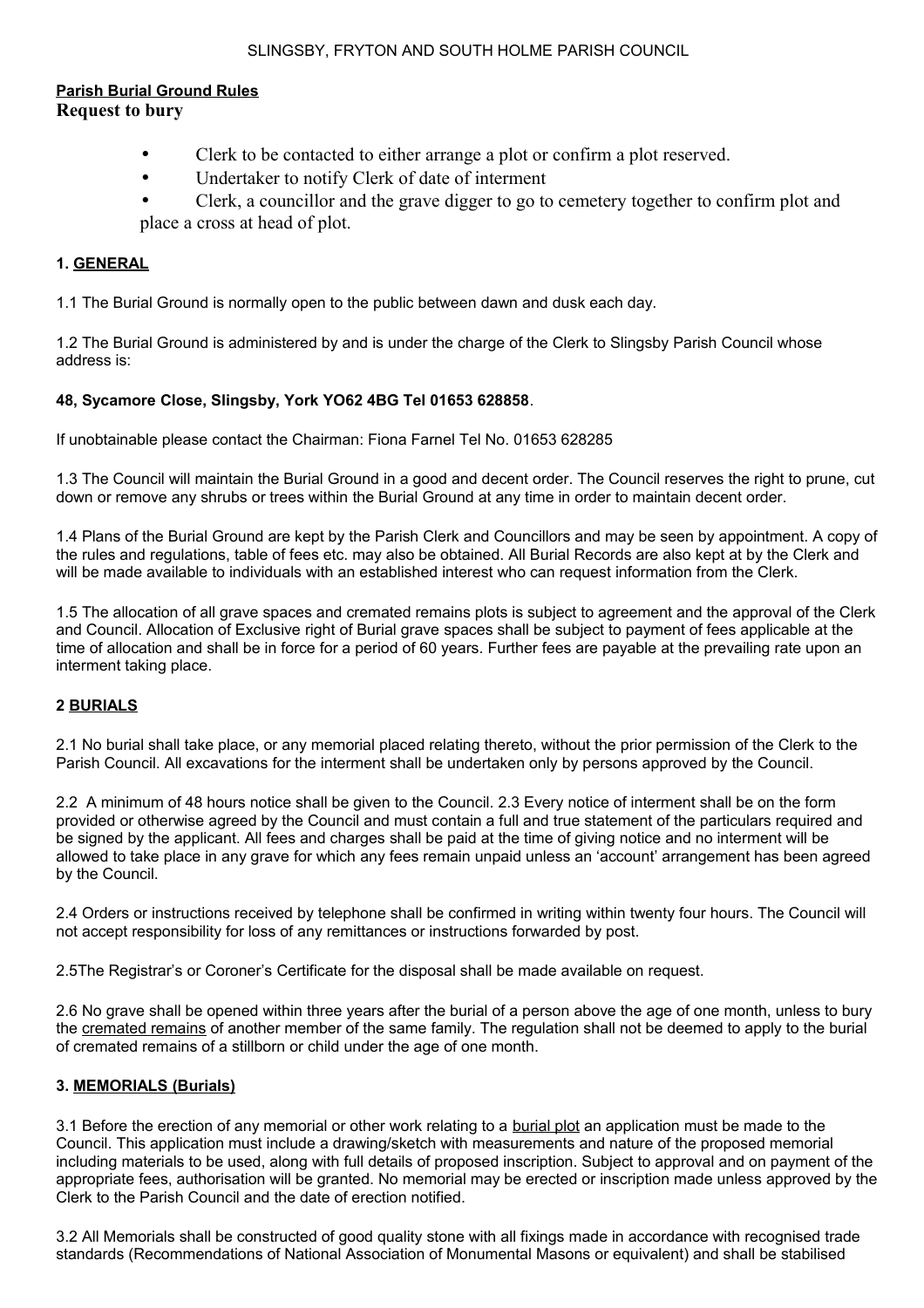using the recommended underground fixing. Headstones shall be erected vertically on the outer edge of the plot at the head of the grave and shall not exceed 3 feet (900mm) in height measured from the ground or 3 feet (900mm) in width, or 4inches (100mm) in thickness and shall be in positions approved by the Clerk and Council. All Memorials should be inspected after six months and any defects rectified.

3.3 In the event of neglect of any memorial, after 3 months notice posted or delivered to the last known address of the owner, the Council shall have the right to remove or otherwise dispose of any such memorial as they may direct. The Council reserves the right to take any such action as may be deemed appropriate in cases of neglected or vandalised memorials which in particular, have become a danger to the public and the cost of such action may be sought from the family or legal representatives..

3.4 All persons erecting headstones or memorials must use such means as to protect the grass and the walks as directed by the Clerk and Council or a nominated representative and shall be responsible for the clearing of the site following erection of the same including surplus materials.

3.5 The erection (or renewal) of a wooden cross is not allowed other than for a temporary period not exceeding 12 months, following interment. In default of this regulation the Council reserves the right to remove any such cross.

**3.6 Flowers and shrubs must not be planted on purchased graves. The Council will remove any shrubs, plants or flowers that have been planted in the vicinity of burial plots and the cremated remains area of the Burial Ground. This is to facilitate proper and effective maintenance of the burial ground.**

3.7 No grave shall be raised by the use of turf, or other means, above the level of the ground in the immediate vicinity.

**3.8 No vases (other than those incorporated within a memorial), shrubs, trees, plants, artificial wreaths, jars, toys or memorabilia, railings, fencing or other structures enclosing the grave, shall be permitted. Any breach of this condition may result in the removal of any such item by the Council. This is to facilitate the proper and effective maintenance of the burial ground.**

### **4. INTERMENT OF CREMATED REMAINS**

4.1 No burial of cremated remains shall take place, or any memorial placed relating thereto without the prior permission of the Clerk and the Parish Council. All excavations for the interment of cremated remains shall be undertaken only by persons approved by the Council.

4.2 The Council will grant to any person the exclusive right of burial in a Cremation Plot on a section specially designated for the interment of cremated remains for a period of 60 years.

4.3 Cremation Plots shall not exceed 450mm by 300mm (18" x 12")

4.4 Cremated remains may be interred 'loose', or in urns and caskets of a suitable design and construction which must be biodegradable.

### **5. MEMORIALS** (**Cremated Remains**)

5.1 A memorial tablet of a good quality natural stone material not exceeding 450mm x 300mm (18" x 12") with an inscription previously approved by the Clerk and Council may be placed on the plot at ground level. Nothing other than the memorial tablet may be placed on the ground in the vicinity of the plot.

5.2 Where no approved memorial tablet has been placed, no other type of memorial will be permitted.

**5.3 A single vase incorporated within the memorial tablet will be permitted. No additional vases or glass bowls, jars or any other type of container or memorabilia will be permitted. No chippings or borders or shuttering will be permitted on the grassed area of the Cremation Plot. All offending containers and material will be removed and disposed of by the Council.**

#### 6. GENERAL CONDUCT

6.1 Persons within the Burial Ground shall at all times conduct themselves with proper decorum and any person found conducting himself or herself in a noisy, discourteous or disorderly manner will be expelled from the Burial Ground.

6.2 Children under the age of 12 will not be admitted except under the care of a competent person and all persons admitted to the Burial Ground will be subject to the directions of the Clerk and Council or his nominated representative.